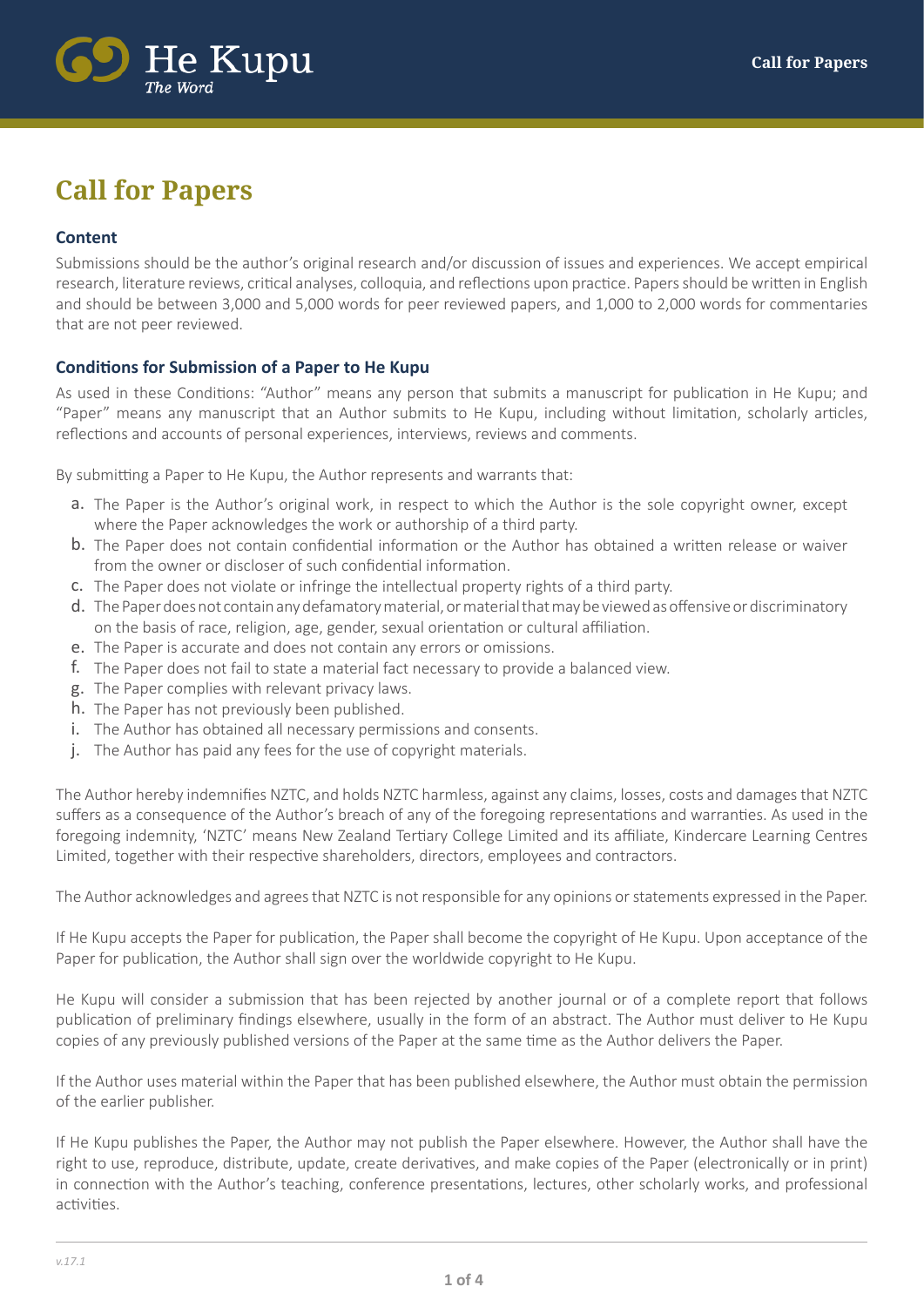

The Author understands and agrees that readers of the Paper may copy it without the permission of the Author or He Kupu for educational, not for-profit, purposes and provided reasonable attribution is provided to the Author and He Kupu.

The Author shall not use the Paper as a platform to promote the sale of any goods or services. The Author shall refrain from including any material in respect to which the Author has a personal or pecuniary interest, unless the Author obtains the prior written consent of He Kupu.

The Paper is subject to editing and styling that complies with the standards of He Kupu.

The decision to publish the Paper is within the sole and absolute discretion of He Kupu.

Upon the Author's request, NZTC shall reasonably consider any exception, variation or waiver to these Conditions. The Author agrees that for any exception, variation or waiver to be valid, it must be in writing and signed by an editor of He Kupu.

## **Criteria for He Kupu Journal Articles**

**Before you submit a paper for consideration, please read the following criteria:**

#### Does the article acknowledge or speak to the following unique characteristics of NZTC?

- NZTC values of *Vision, Heart, Competence* and *Spirit* [\(learn more](http://www.nztertiarycollege.ac.nz/about-us/mission-statement-and-values) **HERE**)
- Teacher education, teaching excellence and practical application in early childhood settings
- Flexible modes of blended learning opportunities in early childhood teacher education
- Technology supported teaching and learning

#### **Who can contribute papers?**

Those working in higher education institutions, government agencies, private foundations or international agencies who can be regarded as researchers on higher education issues and/or activity connected with early childhood education.

Teachers working in early childhood education including current students and alumni of New Zealand Tertiary College. Teacher educators working in early childhood education or related settings.

## **Criteria: Submission of Papers**

#### Special Edition:

Research can be of an empirical or theoretical nature employing any research methodology employing any paradigm relevant to early childhood education.

Identification of an opportunity or issue can be in a local and/or global context. The paper should propose an analysis and reflection on an issue offering an innovative response. The relevance and impact on considering challenges, improving existing systems, and satisfying community needs in the context of early childhood education could include:

- Pedagogical approaches to teaching, learning and teacher education
- How research, learning and engagement can be integrated and linked
- The process of partnership and ways of working that empower all stakeholders in early childhood communities
- The transformative impact of policy decisions on the institution or institutional management
- The way of communicating between partners in the community
- Knowledge produced through teaching and learning or the result of research projects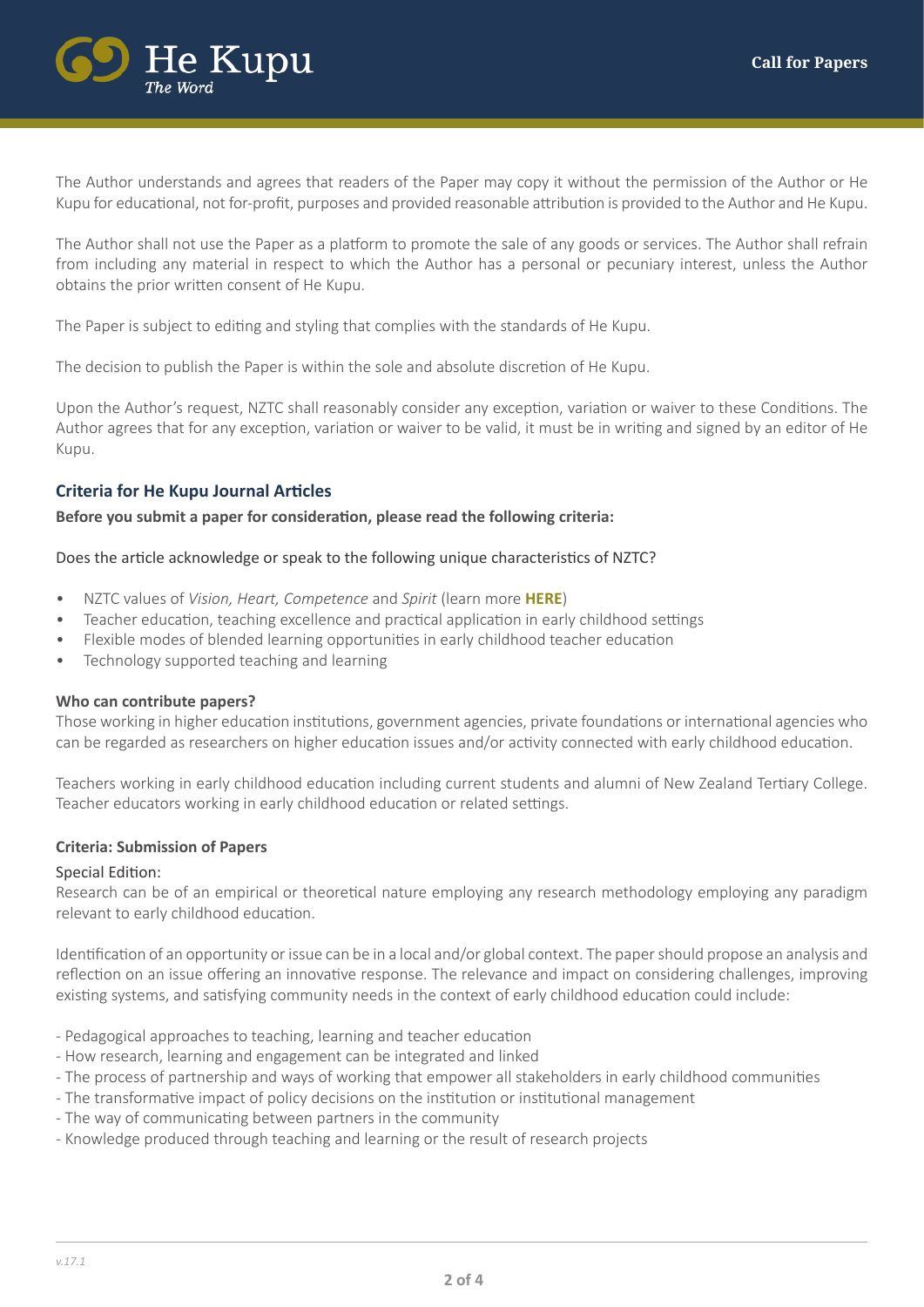

#### **Practitioner Researcher:**

- The context and circumstance of topics selected for discussion are clearly relevant to early childhood education, teacher education, teaching and learning.
- Articles and research reporting exemplifies a scholarly approach, including writing that is balanced, adequately referenced and reflective.
- The research reporting is based on activity that has been implemented within the previous six years.

## **The Review Process**

Papers submitted for peer review will be blind-reviewed by a minimum of two members of the Editorial Review Board. Commentaries, interviews, research and practice notes will not be reviewed. Once reviewed the author or principal author will be advised if there are amendments to the submission required.

## **Style and Formatting**

#### **Standard of Written Expression**

- The writing is in English.
- The writing is of a standard in keeping with an international journal .
- The referencing must be accurate and up to date.
- The referencing is from academically reputable journals and texts in the last ten years unless regarded as seminal texts.
- All formatting from any past publication has been removed.

#### **Referencing**

We use the Publication Manual of the American Psychological Association <sup>®</sup> (6th Edition) for referencing guidelines.

## We ask that you follow the below formatting guidelines to help us with the editorial process:

- Use 2.5 cm margins on pages.
- Use Arial 12 pt font for the main text; put titles in Arial 12 pt bold and subheadings in Arial 12 pt italics.
- Ensure there is double spacing between lines.
- Number all pages.
- Do not indent paragraphs.
- Avoid using footnotes or endnotes.
- Embed any tables and figures in the document (i.e. do not attach as a separate document), and provide titles along the top of the figure or table. Captions should be situated beneath in Arial 8 pt. Make sure tables do not exceed the 2.5 cm margins.
- Use just one space between sentences.
- Titles of publications and organisations in text should be italicised.
- For emphasis, use italics (not quotation marks or capitals).
- When using numbers, spell one through nine, including ages such as two-year-old, but use numerals for 'Floor 8' or 'Level 1'. Write 10 and above in numerals, but spell out large, rounded numbers such as one hundred and one thousand. Use numerals for numbers like 1,200 or 101.
- Avoid capitalisation unless referring to a specific person or organisation; however, capitalise 'World Wide Web', 'Web', and 'Internet'.